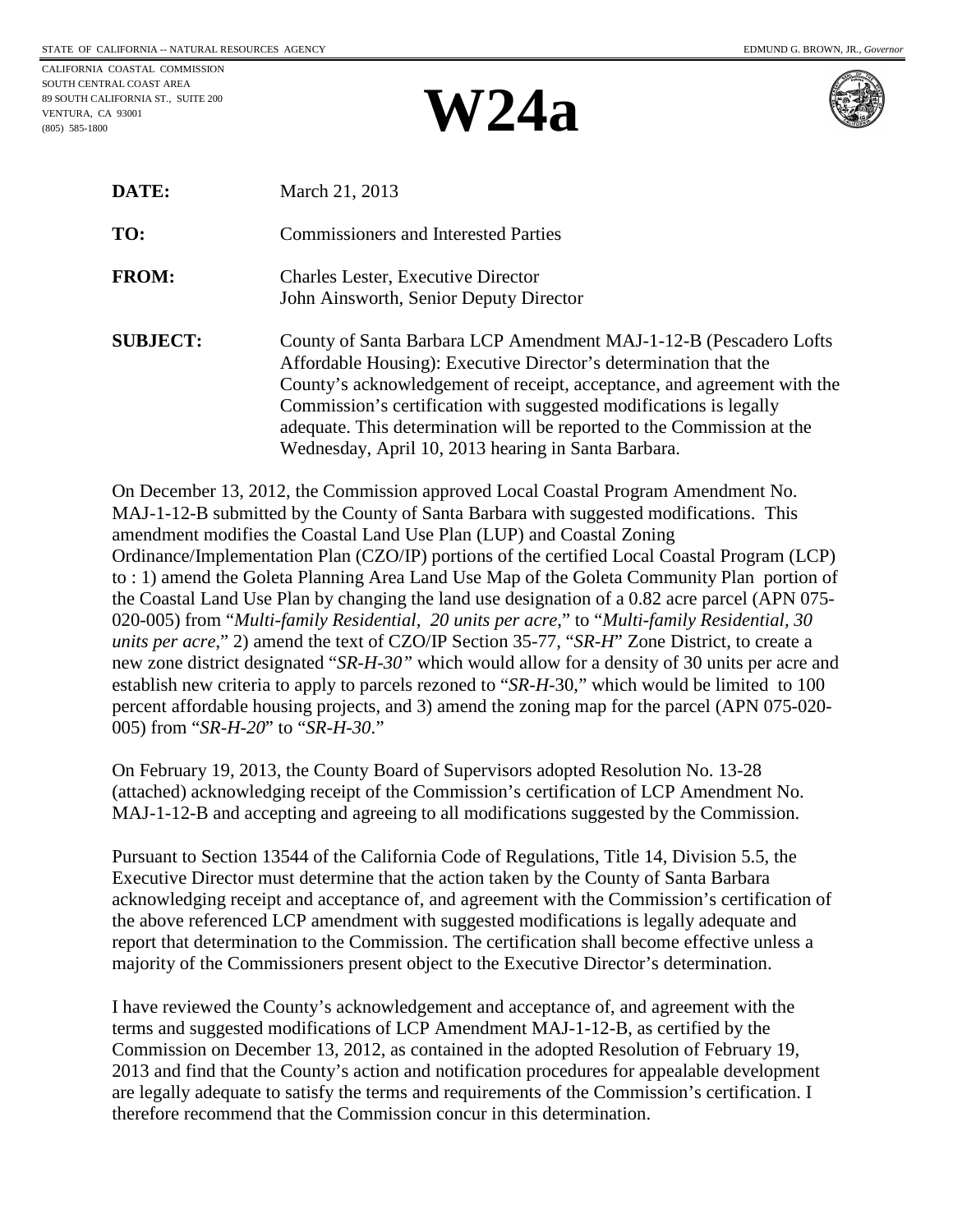## RESOLUTION OF THE BOARD OF SUPERVISORS COUNTY OF SANTA BARBARA, STATE OF CALIFORNIA

IN THE MATTER OF APPROVING AN AMENDMENT ) TO THE SANTA BARBARA COUNTY LOCAL COASTAL PROGRAM TO AMEND THE GOLETA  $\mathcal{E}$ PLANNING AREA LAND USE MAP OF THE GOLETA ) COMMUNITY PLAN, AND TO AMEND THE  $\lambda$ COASTAL ZONING ORDINANCE, ARTICLE II OF  $\mathcal{E}$ CHAPTER 35 OF THE SANTA BARBARA COUNTY  $\mathcal{E}$ CODE, TO ADOPT THE HIGH-DENSITY STUDENT  $\lambda$ RESIDENTIAL (SR-H-30) ZONE DISTRICT  $\mathcal{E}$ ORDINANCE AMENDMENTS AND REZONE AS  $\mathcal{E}$ MODIFIED BY THE CALIFORNIA COASTAL **COMMISSION** 

RESOLUTION NO. 13-28

County Case Nos.: 11ORD-00000-00034 11RZN-00000-00003 11GPA-00000-00004

## WITH REFERENCE TO THE FOLLOWING:

- Whereas on March 20, 2012, the Board of Supervisors of the County of Santa Barbara approved A. an amendment to the County's Local Coastal Program by amending the Coastal Zoning Ordinance, Article II of Chapter 35 of the County Code, by amending the text of Section 35-77, SR-H Zone District, to establish a new density of 30 units per acre and establish new criteria to apply to parcels rezoned to said density, and by amending the Goleta Community Plan Zoning Southern Section Zoning Map to rezone Assessor Parcel Number 075-020-005 from SR-H-20 to SR-H-30 (Ordinance No. 4830, Case Nos. 11ORD-00000-00034 and 11RZN-00000-00003); and
- Whereas on March 20, 2012, the Board of Supervisors amended the Local Coastal Program by **B.** adopting a resolution (Resolution No 12-63) amending the Goleta Planning Area Land Use Map of the Goleta Community Plan by changing the land use designation on Assessor Parcel Number 075-020-005 from Multi-Family Residential, 20 units per acre, to Multi-Family Residential, 30 units per acre (Case No. 11GPA-00000-00004); and
- Whereas on May 4, 2012, the Board of Supervisors of the County of Santa Barbara, by C. Resolution No. 12-86, submitted these amendments for consideration and certification to the California Coastal Commission; and
- Whereas on December 13, 2012, the California Coastal Commission approved a resolution of D. certification with one suggested modification for this amendment to the County's Local Coastal Program (Coastal Commission Case No. STB-MAJ-1-12-B); and
- Whereas the Board of Supervisors finds the suggested modification to be acceptable;  $E_{\cdot}$

NOW THEREFORE, IT IS HEREBY RESOLVED AS FOLLOWS:

The above recitations are true and correct.  $\mathbf{1}$ .